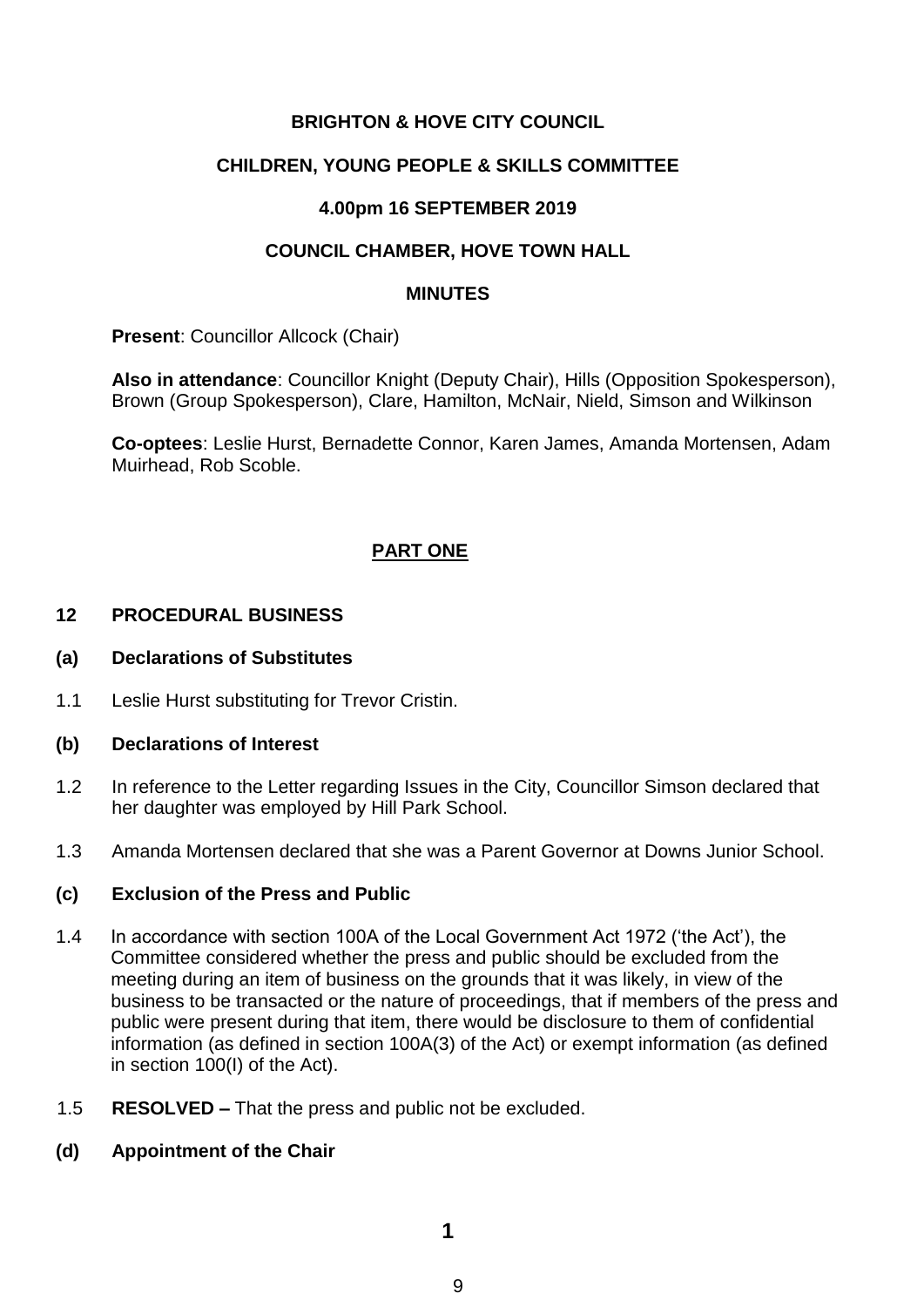1.6 **RESOLVED** – That Councillor John Allcock was unanimously voted as Chair of the Children, Young People and Skills Committee.

# **13 MINUTES**

13.1 **AGREED** – that the minutes of the meeting held on the  $17<sup>th</sup>$  June 2019 were approved and signed by the Chair as a correct record of the proceedings.

## **14 CHAIR'S COMMUNICATIONS**

14.1 The Chair gave the following communications:

"I'd like to inform those present that this meeting will be webcast live and will be capable of repeated viewing.

I would like to welcome Edwyn Wilson-Verrall to the committee today who is a representative of the Youth Council.

As colleagues and members of the public will be aware, this is my first meeting as Chair of this committee and before making any of the comments that had previously been prepared and without in any way wanting to pre-empt further discussion, I want to make a direct and unreserved apology on behalf on the administration, for the distress, anxiety and stress that has been caused to the children, young people and families as a direct consequence of the change to Home to School Transport arrangements.

Members will have an opportunity during this meeting to ask questions and I know that there are a lot of parents here today, many of whom we have spoken to before this meeting, who will be listening very carefully to the answers given.

As our deputy chair, Cllr Knight said in her letter to parents, the absolute top priority at the moment is to ensure the wellbeing of the children and young people concerned and following an urgent meeting this morning I can advise people here that the following steps have been taken:

- Officers will phone all parents/carers affected, or have contacted the leader or the deputy chair over the next 24 hours to provide an update and listen to concerns
- Officers will write individually to every parent/carer whose child or young person who is in receipt of transport, to provide an update For those parents/carers whose issues are not yet resolved, the letter will deal with the specific problems facing their child or young person.
- Arrange a meeting with PaCC specifically to discuss concerns
- Once all arrangements are satisfactorily resolved, officers will be contacting those contractors that pulled out of routes, without providing the contractually agreed 30 day notice period.

But we MUST to do everything we can to ensure not only that nothing like this happens again, BUT that we learn from what has happened.

I do want to inform the meeting that the Executive Director for this committee has already been asked to seek an Independent Review of the entire process and last week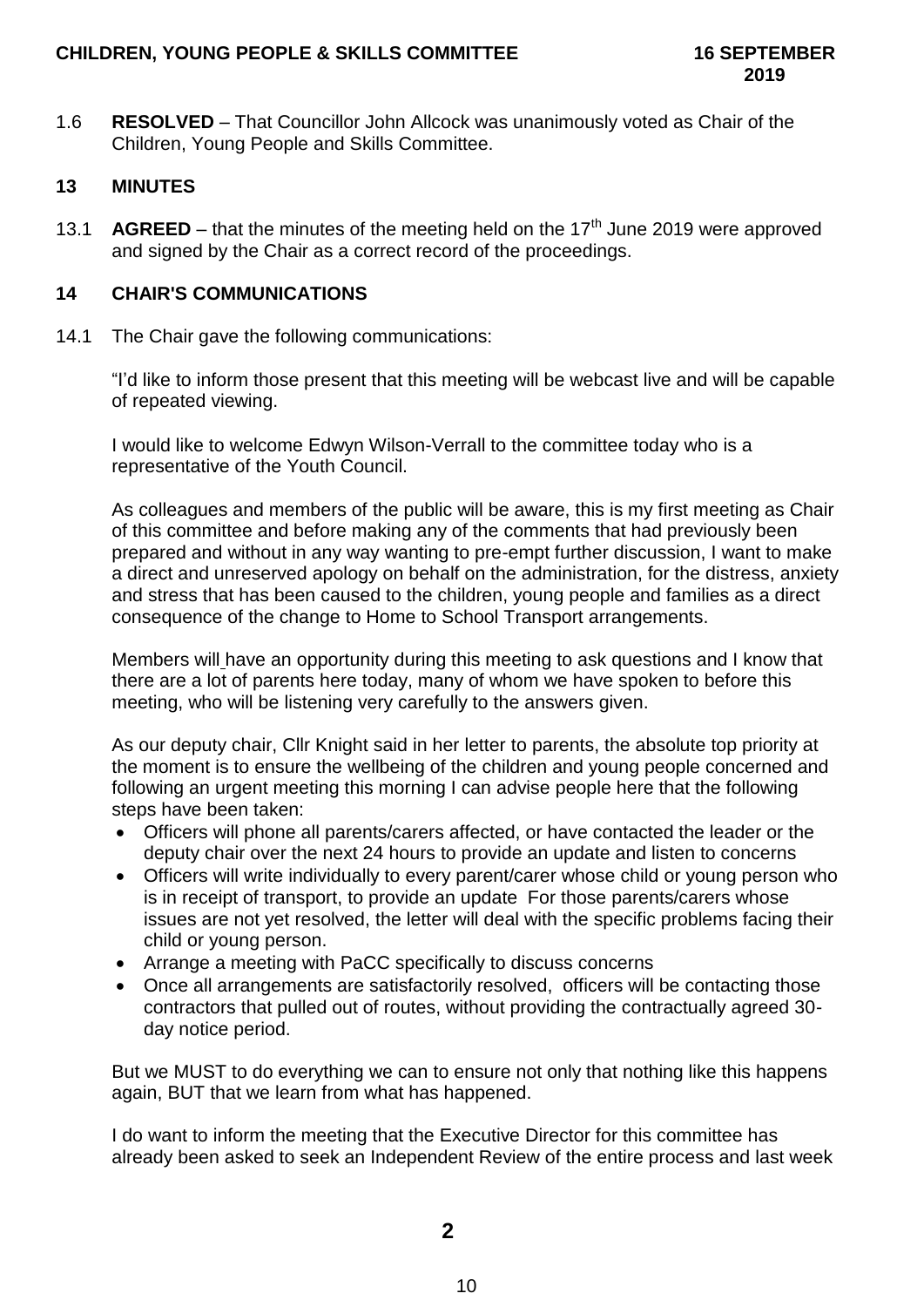approached another Local Authority in the region, with a request to undertake such a review.

This review will:

- Explore and report on what has gone wrong
- Why it went wrong
- Lessons we can learn

I want to give this assurance on behalf of the administration, that absolutely no stone will be left unturned and we will be inviting all involved (parents, schools, governors, parent associations, officers and suppliers) to contribute to that report.

This committee was already scheduled to receive a report in January 2020 to look at the new arrangements and this will now also include the learning from the review.

The agenda today includes an opportunity to consider the points raised in the letter from Cllrs Wares and Mears as a starting point but this committee will not be able to resolve or understand everything that has occurred, this afternoon.

I am grateful for the work of the Parent and Carers Council in supporting families and shining a light on the issues affecting them. They and other representative groups are essential in helping the city provide for what these children and young people need.

Once again, I would like to apologise on behalf of the administration for what has occurred.

As you will see on the agenda today there is a report on the initial assessment and examination results achieved by our children and young people. I would like to congratulate our schools, colleges and early years providers for the excellent results that were achieved at the end of the last academic year. Any council in the country would be proud to have these set of results.

Today we have an urgent notice of motion regarding the potential Academisation of Moulsecoomb Primary which can been seen in addendum 1. This item will be considered under item 6."

# **15 CALL OVER**

- 15.1 The following items on the agenda were reserved for discussion:
	- 19 Moulsecoomb Primary School Survey of Parental Views.
	- 20 Mental Health Update Report: School Wellbeing Service. Trailblazer.
	- 21 Early Headlines Standards and Achievement in Brighton and Hove Schools.
	- 22 Transition to New Safeguarding Children's Partnership Arrangements.
	- 23 Update on the Brighton & Hove Education Partnership.

## **16 PUBLIC INVOLVEMENT**

**(a) Petitions**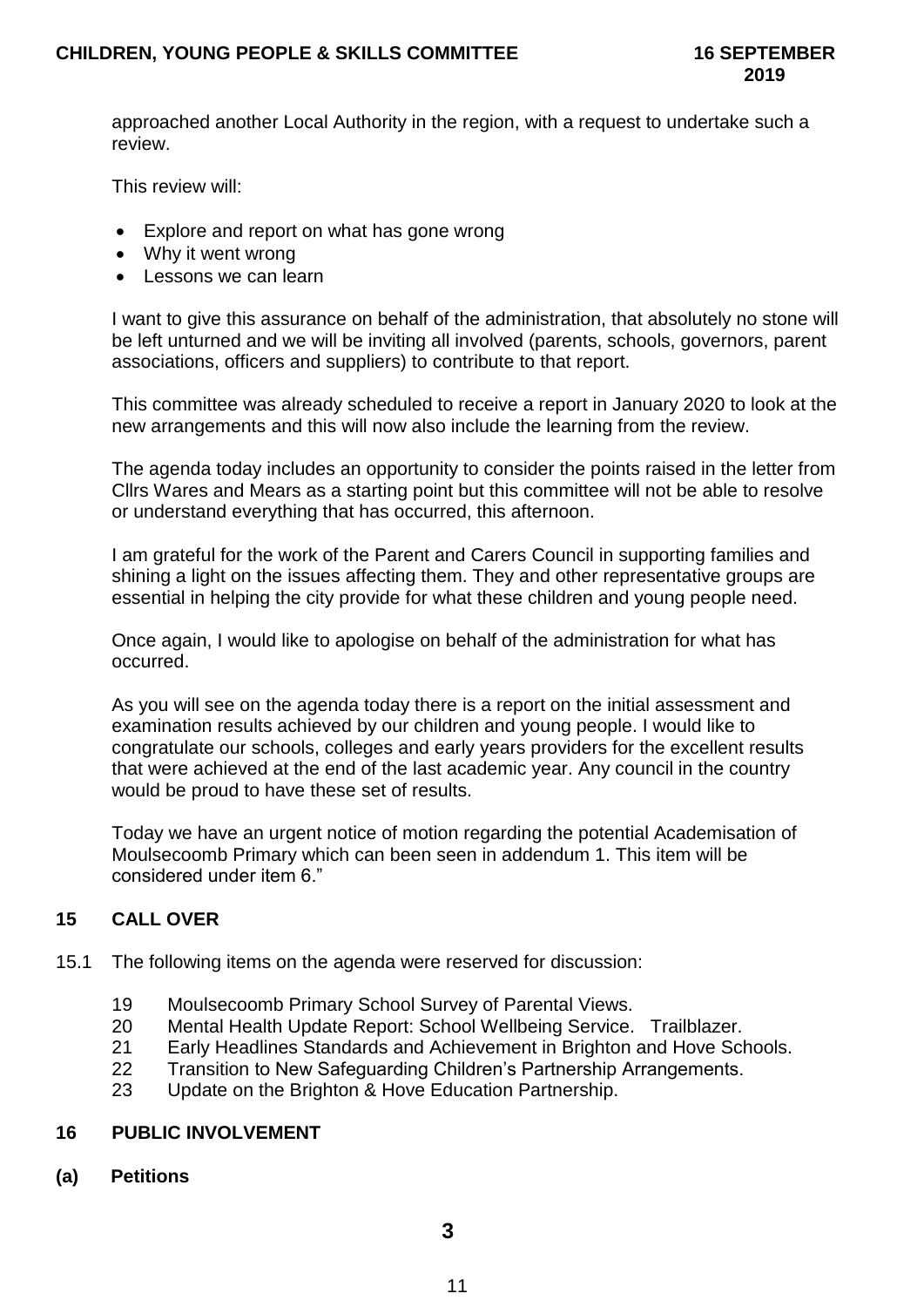16.1 The Chair noted there were NO petitions to be submitted.

### **(b) Written Questions**

16.2 The Chair noted that NO written questions had been submitted by members of the public.

### **(c) Deputations**

16.3 The Chair noted that NO deputations had been submitted by members of the public.

## **17 MEMBER INVOLVEMENT**

### **(a) PETITIONS**

17.1 The Chair noted there were no petitions to be submitted.

## **(b) WRITTEN QUESTIONS**

### **(i) Brighton & Hove City Council Strategy to encourage pay.**

17.2 Councillor Mears put the following question:

"Given the benefits to wellbeing and learning, what is the Council doing to encourage play, particularly in early years and primary, including outdoor play and learning? Is there a current and up to date play strategy?"

17.3 The Chair provided the following reply:

"The Council supports families with and promotes the importance of play in a number of ways but does not have a separate play strategy. Some two year olds and all 3 and 4 year olds are entitled to free childcare which meet the requirements of the Early Years Foundation Stage Statutory Guidance, which states:

'*Each area of learning and development must be implemented through planned and purposeful play and through a mix of adult-led and child-led activity. Play is essential for children's development, building their confidence as they learn to explore, to this about problems and relate to others. Children learn by leading their own play and by taking part in play which is guided by adults.'*

#### In addition:

'*Providers must provide access to an outdoor play area or, if that is not possible, ensure that outdoor activities are planned and taken on a daily basis (unless circumstances make this inappropriate, for example, unsafe weather conditions).'*

The Council's Early Years team offers a training programme and quality support to nursery setting across the City. The quality of early years provision in the city is high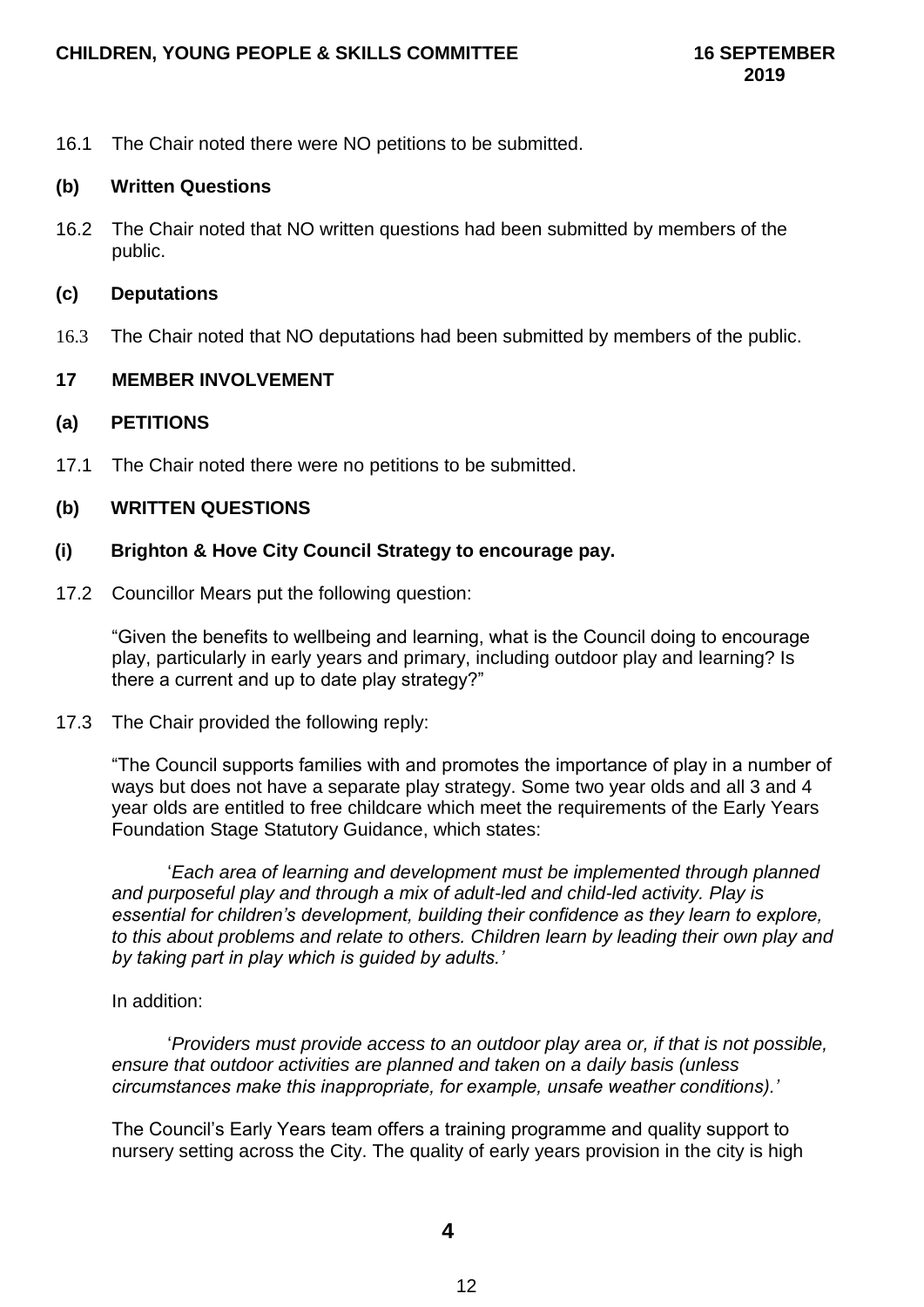with 97% of childcare providers on the Early Years Register judged to be good or outstanding by Ofsted.

All Council nurseries have audited the quality of the play environment both indoors and outdoors. The Council nurseries are working towards offering continuous uninterrupted provision with a focus on sensory play and the natural environment. Mud kitchens, loose part play and heuristic play are being strongly promoted across the service. All nurseries are running regular stay and play information sessions for families. Children's Centres offer well attended baby and stay and play sessions for families running in each of the seven main Children's Centres.

Families can also be visited in the home (by Health Visitor referral) by Early Years Educators to support adult/child interactions, play and development. The Council also supports after-school clubs and holiday playschemes run by voluntary sector and private organisations in the city including giving advice on quality assurance in play for out of school providers.

Play is a very important part of learning. Schools are increasingly looking to develop their grounds and curriculum to ensure that there are opportunities for creative play. One example of this is the work that Fairlight Primary School has being doing with OPAL (Outdoor Play and Learning) to develop opportunities for more high quality creative play in their playground.

Several schools, including Aldrington CE Primary have an established 'Forest School', where pupils have regular opportunities to develop their creativity, use of skills and tools in a woodland or natural environment. Aldrington also uses the grounds and space for outdoor learning to develop confidence and self-esteem and pupils use the space informally at playtimes. Reception class at St Mary Magdalen Catholic Primary School took part in a series of workshops with the Sussex Wildlife Trust, learning about different habitats. One of these was a Beach School session at Ovingdean. The Children learnt about features of the beach, took part in rock pooling, talked about conservation and staying safe in the beach environment. It inspired the learning for the whole half term. Feedback from teachers, pupils and parents was really positive.

The Outdoor Education Service encourages the development of school grounds for play and active learning through a variety of training and online resources. It also promotes learning outside the classroom in all its many forms to bring the curriculum alive, broaden children's horizons, improve their physical and emotional self-development, enhance their relations ship with nature and the environment, foster relationships and help them learn how to manage risk."

# **(c) LETTERS**

## **(i) School Transport – Letter from Councillors Wares and Mears.**

- 17.4 The Committee considered a Letter from the Patcham ward Councillors that requested an update to Home to School Transfers.
- 17.5 The Head of School Organisation and the Assistant Director Education & Skills provided the following update: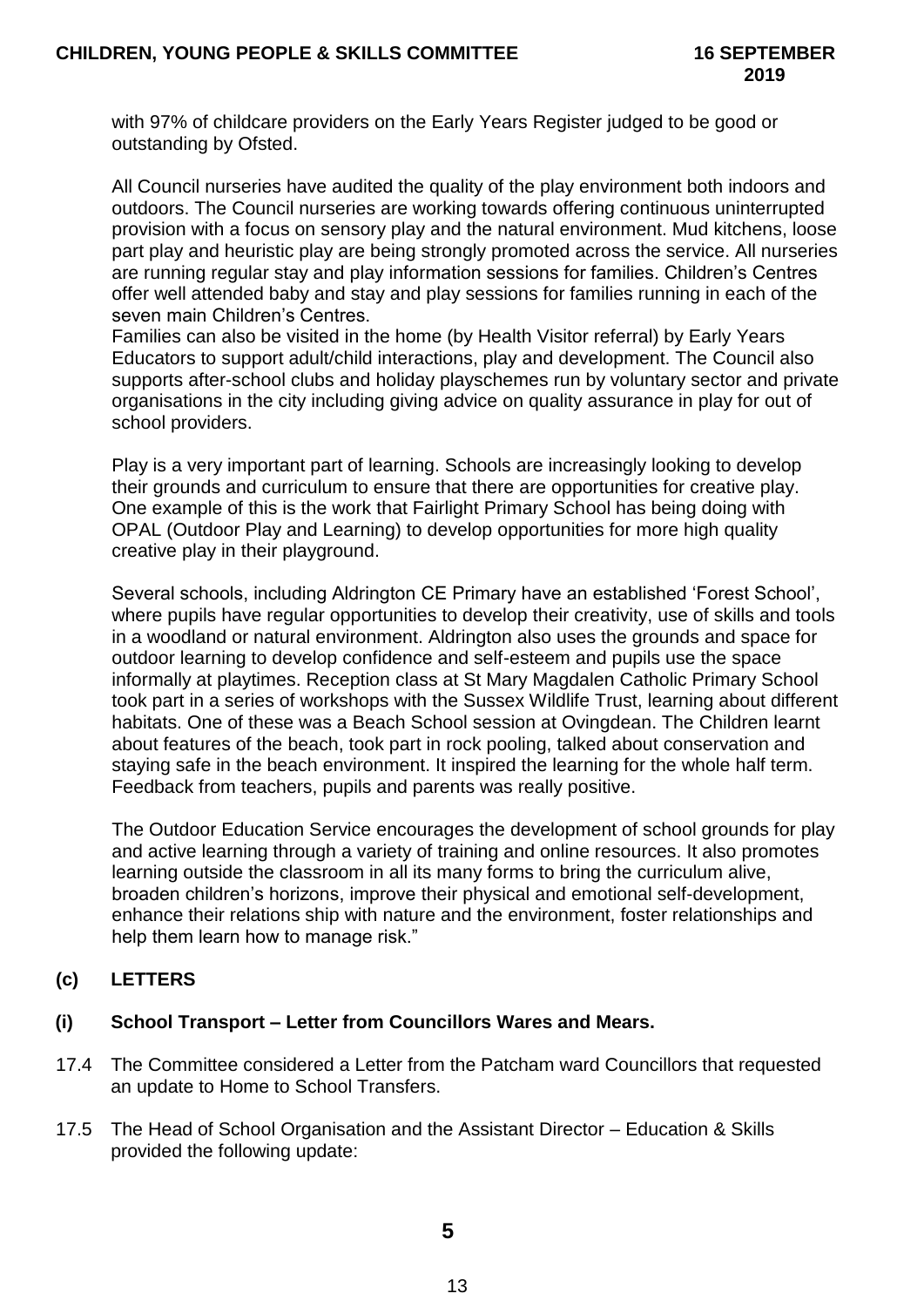## **CHILDREN, YOUNG PEOPLE & SKILLS COMMITTEE 16 SEPTEMBER**

- Officers had been working for months on home to school transport arrangements.
- It was noted that a number of contractors withdrew late August which led to issues that the officer team had been working tirelessly to resolve.
- The Committee were given apologies for all and any distress caused to parents and
- It was stated that a Dynamic Purchasing System had since been employed to help reduce issues and expedite the process of resolving this.
- It was stated that all contractors had been fully briefed with details of what was required of them.
- It was confirmed that a small number of issues were still being resolved.
- It was further confirmed that all temporary routes had been covered.
- 17.6 Amanda Mortensen expressed concern from the perspective as a mother of a disabled child. It was stated that this was an operational disaster and that it presented further issues surrounding safety and, in some cases, worse. It was affirmed that this was an equalities issue and that it was clear that certain sections of BHCC were not working together well. A request was made for further clarity on how this had affected everything.
- 17.7 The Head of School Organisation requested any further information of other examples of any mal practice. It was stated that headteachers were informed of the responsibilities of drivers in advance and that drivers had been instructed not to exceed this as BHCC did not have insurance cover for this. It was confirmed that any necessary changes would be made where possible at no additional cost.
- 17.8 Councillor Clare enquired of the administration's future efforts to resolve this.
- 17.9 The Chair stated that efforts to try and steer committee positively going forward would be undertaken. It was stated that transparency would be paramount and that the first priority would be to ensure services were running properly.
- 17.10 The Head of School Organisation further confirmed that parents making journeys by themselves would be remunerated however this would be on a case by case basis.
- 17.11 Councillor Simson stated that although officers had placed the failure on behalf of contractors, it was apparent that the contract was never fit for purpose. It was furthered that the cost of sending staff out would be larger than any costs covered by BHCC's insurance. It was stated that there was not enough staff to collect non-mobile children and that Officers were pre-warned of this issue. It was further stated that Brighton had high standards which included the blue book that taxis had to adhere to and enquired why operators who were already providing this service not tendering for the contract and if they had why was it not awarded to them? It was stated that an independent review would be insufficient and that a cross party working group was proposed.
- 17.12 The Chair stated that the independent report would provide a report to the committee and requested that Councillor Simson send in points of concern for the independent review.
- 17.13 Councillor Nield enquired why the routes were handed back at late notice and requested confirmation as to whether this could happen again.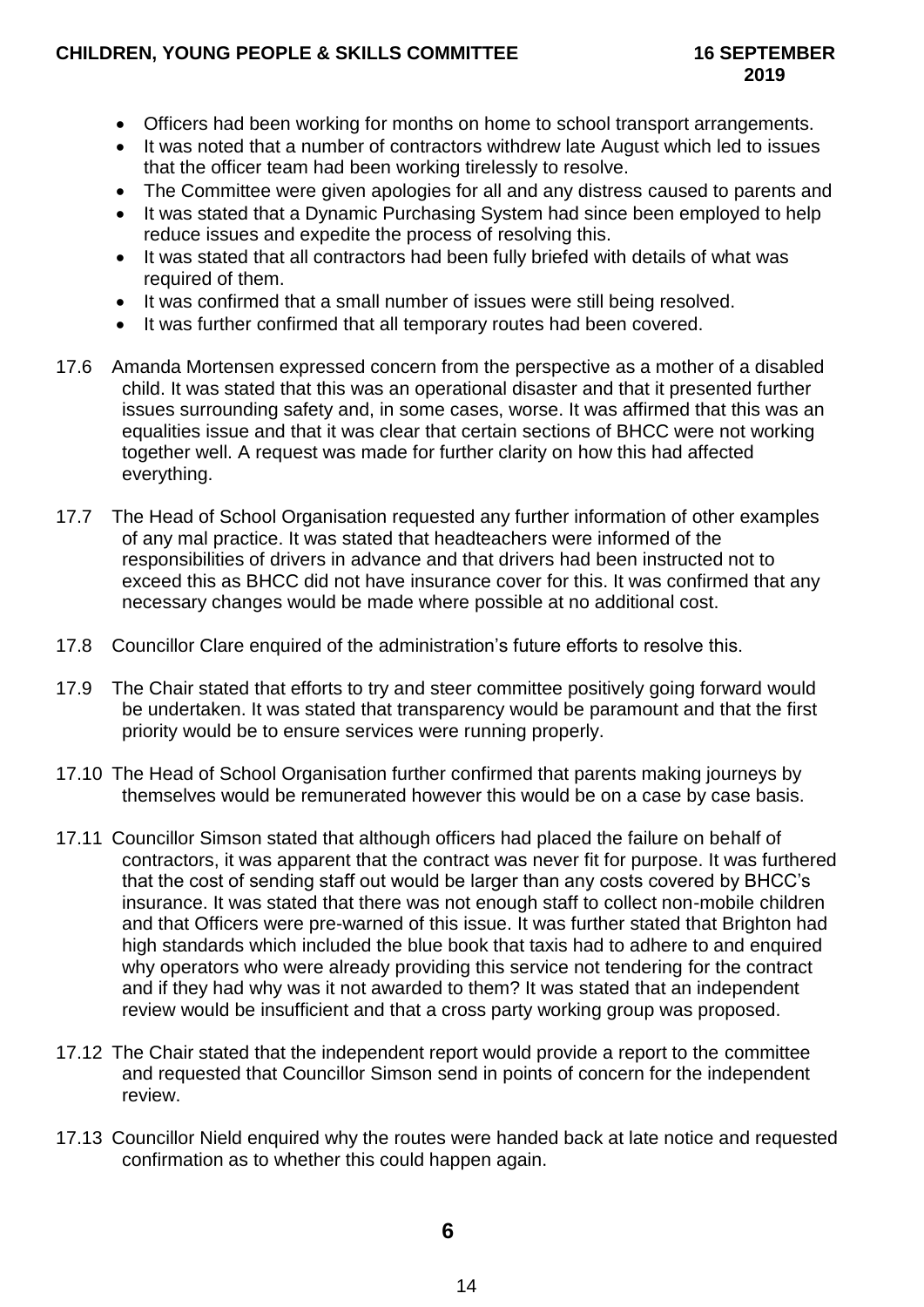- 17.14 The Head of School Organisation stated that the contract required 30 days' notice which was not provided by some of the contractors. It was reaffirmed that efforts to make as many arrangements as possible were made.
- 17.15 The Executive Director for Families, Children and Learning stated that contractors were still delivering routes.
- 17.16 Councillor Knight requested that the independent review considered every aspect and that a review to provide more robust contingency planning in place be brought.
- 17.17 Councillor Hamilton enquired if there was a backup in house should this issue arise again.
- 17.18 The Head of School Organisation stated that the Dynamic Purchasing System required many fields of information be provided in order that the procurement process could judge responses. It was noted that logistical difficulties were considered and would be shared through the review.
- 17.19 Councillor Wilkinson welcomed the independent review and requested that it looked in to the reason for the return of routes.
- 17.20 Leslie Hurst, Diocese Representative, noted that this issue indirectly affected siblings in schools. It was requested that officers clarify if they would also contact families that had to refuse this service due to safety concerns.
- 17.21 The Head of Schools Organisations confirmed that families who met these criteria would be contacted.
- 17.22 The Chair clarified that a full input was sought from everyone not just Councillors. Contact details were provided and that the timescale of the review would be published and that the Children, Young People and Skills Committee would monitor the progress and have input in the final review.
- 17.23 **RESOLVED** that the letter be noted by Committee.

## **(d) Deputations**

- 17.24 The Chair noted that NO deputations had been submitted by Members.
- **(e) Notices of Motion:** To consider any notices of motion referred from Council or submitted directly to the Committee:

## **(i) Climate Change Teacher**

- 17.25 The Committee considered a Notice of Motion requesting the Executive Director of Families, Children and Learning to write a letter of congratulation to Emily Defries and Headteachers in Brighton and Hove to raise awareness of a Climate Change Course that is available by Councillor Elaine Hills.
- 17.26 Councillor Nield seconded the motion.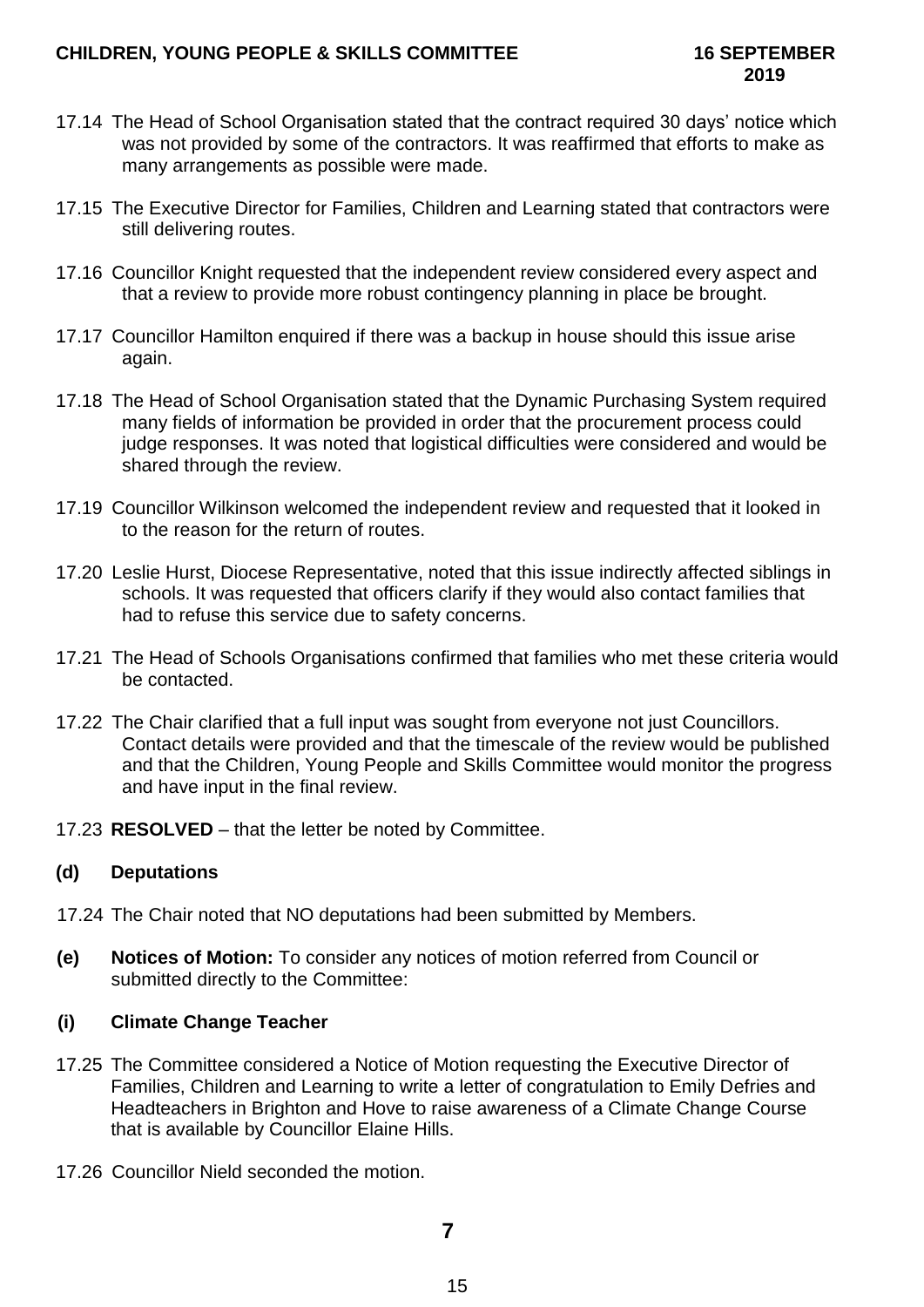- 17.27 Councillor Simson stated that she supported the motion, however enquired if SEN teachers amongst others could be included.
- 17.28 Councillor McNair expressed happiness with Patcham for leading on this issue. It was requested that all sides of this issue be considered and critiqued and that a focus on solutions be the focus.
- 17.29 Councillor Hills stated that knowledge on climate change and how it affected different communities were considered and that a prescriptive approach would not be the case.
- 17.30 **RESOLVED** that the Committee note the motion.

## **18 SCHOOL OFSTED PRESENTATION**

- 18.1 The Head of Education Standards & Achievement and Head of Service Early Years Youth & Family Support gave a brief overview of the School Ofsted findings.
- 18.2 Councillor Simson requested clarification of the 76% taking up the offer.
- 18.3 The Head of Service Early Years Youth & Family Support stated that 76% of children took up free entitlement in early years. For children between 3-4 years old the figure was just under 100% and above 80%.
- 18.4 Councillor Hills enquired if the benefits of outdoor play were measured.
- 18.5 The Head of Service Early Years Youth & Family Support stated that the Ofsted inspection regime considered various areas and among them outdoor provision was one. it was stated that there were concerns surrounding teachers not monitoring children engagements well enough and not making full use of question techniques.
- 18.6 Councillor Nield enquired if there were any ongoing current inspections.
- 18.7 The Head of Education Standards & Achievement confirmed that there were no current ongoing inspections.
- 18.8 The Chair requested that a letter of congratulations be sent out where good results were attained.
- 18.9 **AGREED** That the report be noted.

# **19 MOULSECOOMB PRIMARY SCHOOL SURVEY OF PARENTAL VIEWS**

- 19.1 The Head of School Organisation gave a brief overview of the Mouselcoomb Primary School Survey of Parental Views which informed the committee of the arrangements for managing the ballot of parents/ carers at Moulsecoomb Primary School in response to the issuing of an academy order by the Secretary of State.
- 19.2 Councillor Clare proposed an amendment that there be an addition to the recommendations that read as follows: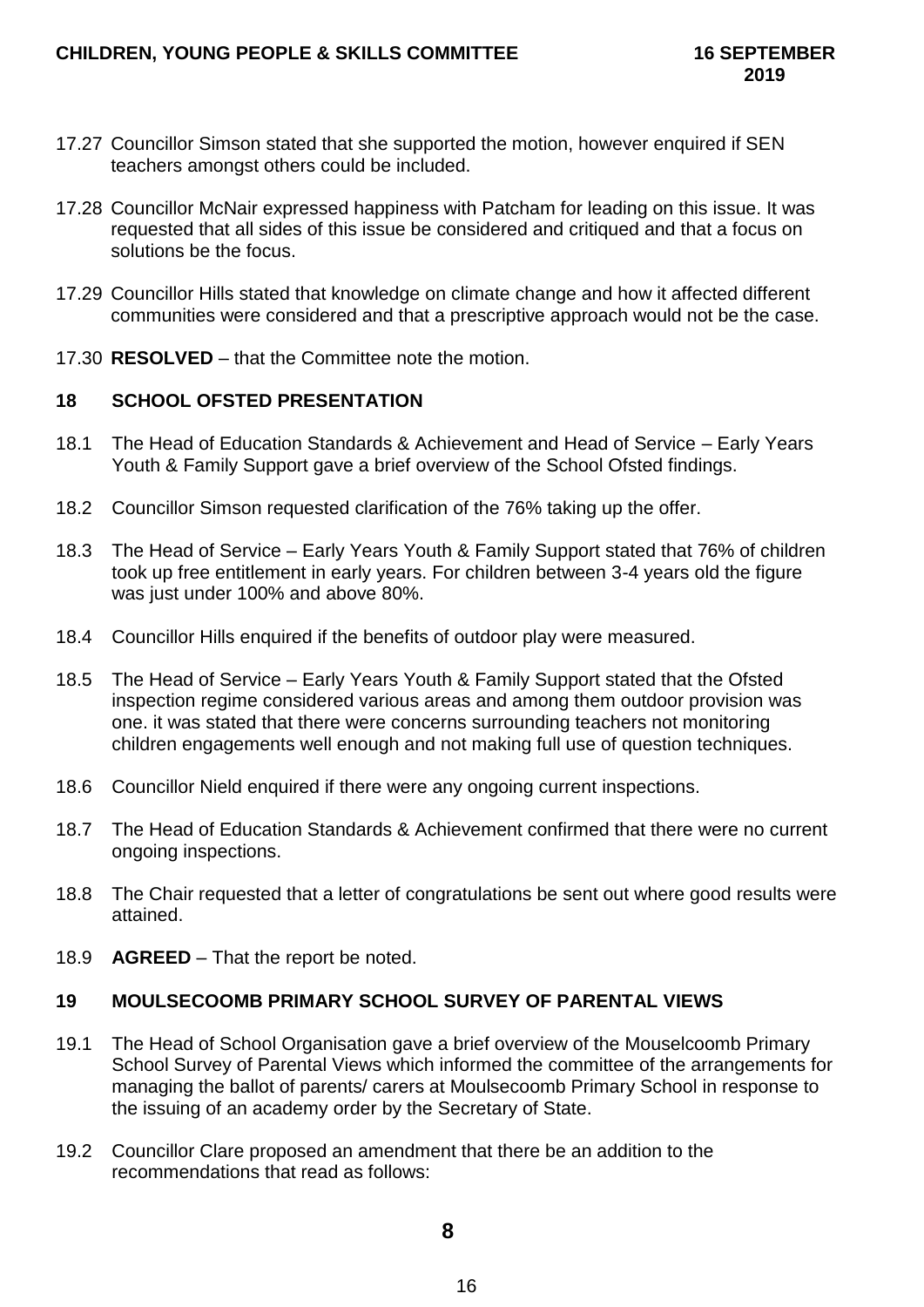- That an update, including the full results of the ballot, along with details regarding the progression of the academy at Moulsecoomb Primary School be brought to the next meeting of the Children, Young People and Skills Committee.
- 19.3 Councillor Nield seconded the amendment.
- 19.4 The Committee unanimously agreed to the amendment.
- 19.5 The Head of School Organisation stated that the ballot commenced on the day of Committee and that families will have received communication on this.
- 19.6 Councillor Simson enquired if consultees being made aware that the Secretary of State were making the decision and that the final result was not dependant on the outcome of the ballot.
- 19.7 The Head of School Organisation stated that schools were made aware of this in advance and that efforts would be made to confirm that such information was passed on to parents.
- 19.8 Councillor Brown noted that the ballot would be unlikely to change the mind of the Secretary of State and enquired when the academisation would begin following the Secretary of State's decision.
- 19.9 The Head of Education Standards & Achievement stated noted that the academy order was already in place however the was no written timescale as to the academisation and no set of guidelines o nhow this would work.
- 19.10 The Executive Director for Families, Children & Learning stated that it was unlikely that a sponsor would be appointed before October. It was further clarified that BHCC could not liaise with the sponsor for 9 months following their confirmation.
- 19.11 Councillor McNair enquired if parents were given information regarding the technical and practical role of an academy.
- 19.12 The Head of School Organisation stated it was reasonable to expect that information had been made available to families.

# 19.13 **RESOLVED**:

- 1. That the ballot of parents/carers taking place at Moulsecoomb Primary School be noted by the Committee.
- 2. That an update, including the full results of the ballot, along with details regarding the progression of the academy order at Moulsecoomb Primary School be brought to the next Children, Young People & Skills Committee.

## **20 MENTAL HEALTH UPDATE REPORT: SCHOOL WELLBEING SERVICE TRAILBLAZER**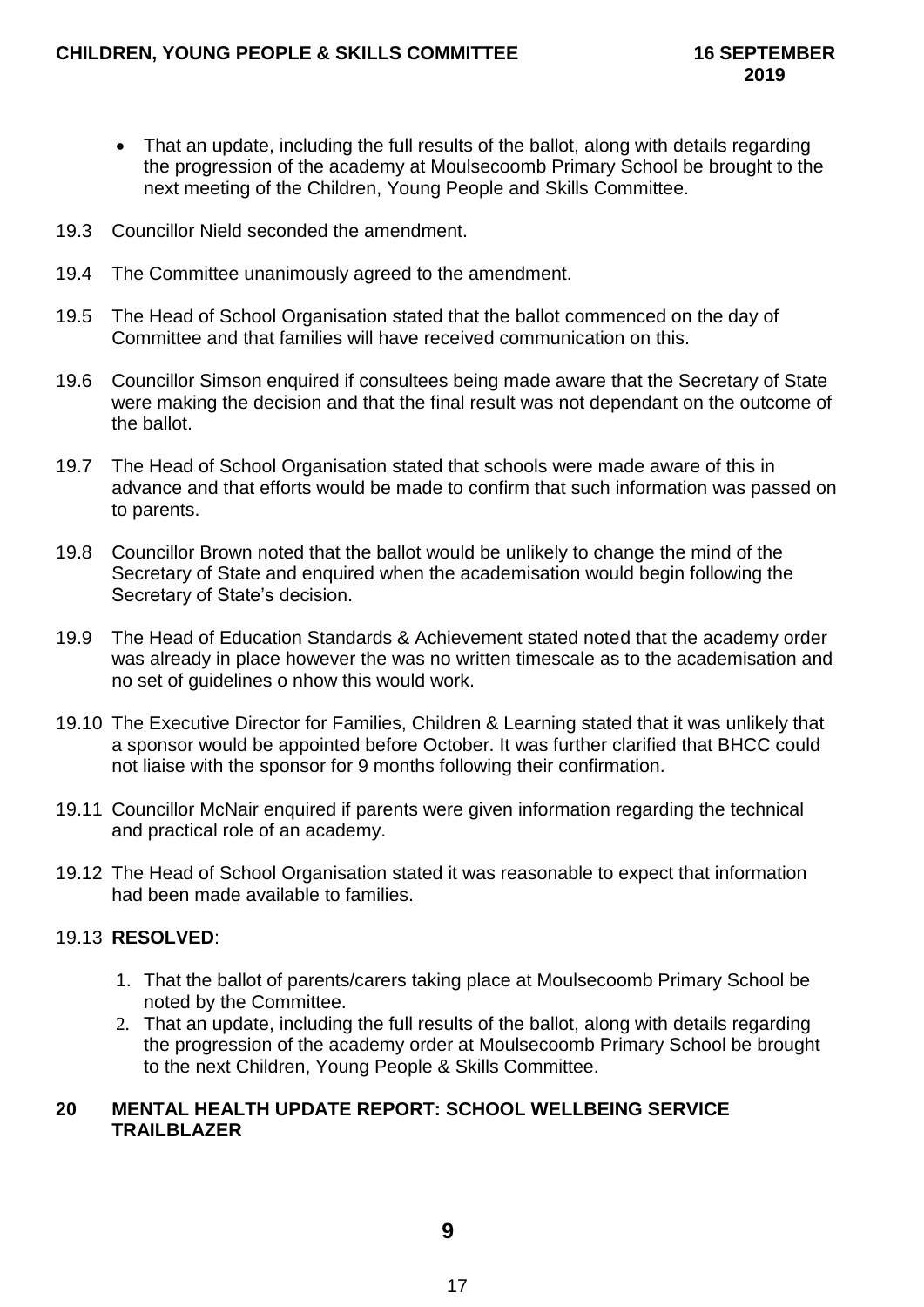- 20.1 An NHS Officer provided an overview of the paper which sought to update the Committee on the successful outcome of the Schools Trailblazer submission (Mental Health Support Team in Schools).
- 20.2 Councillor Hills referred to item 3.31 and enquired if select groups in the City would be involved and to what extent BHCC were supporting parents at Varndean.
- 20.3 The NHS Officer stated the mental health support team had worked out the population base and concluded that many could benefit from support. It was noted that St Luke's was singles out as they fit the criteria for enhance support. It was further noted that there were letters and newsletters which included further details available and that the school wellbeing service were present as part of the core team along with CAMHS. Drop in sessions and letters sent out to GPs were also undertaken.
- 20.4 The Chair requested that officers liaised with Councillor Hills on this issue.
- 20.5 Councillor McNair stated that it was evident that Mental Health plans had reached diminishing returns and enquired if it was the case that the focus of the team had become too wide reaching. Reference was made to the prominent Social Psychologist Jonathan Haidt's findings regarding children who were left un-supervised pre 1980.
- 20.6 An NHS Officer stated that the issue was complicated and that efforts were being made to raise awareness in the pursuit of reducing stigma. It was further noted that the team had problem catching up with services and that many positions were considered.
- 20.7 Councillor McNair noted that suicide among women was largely increasing and that further options should be considered in dealing with this issue.
- 20.8 Councillor Brown enquired if there was more certainty regarding finances.
- 20.9 An NHS Officer stated that there was a funding stream nationally for 1 year and that a letter was written to the NHS for a long 10 year plan. It was further stated that this programme would not necessarily disappear in 10 years time.
- 20.10 Councillor Knight enquired if there was any take up of mental health in places that had a reduction of phone use.
- 20.11 The NHS Officer stated that efforts had been made to look in to the whole approach and provide various projects and responses such as digital free days. It was noted that school wellbeing service was all year round.
- 20.12 The Youth Council Representative raised concerns as to provisions for young people looking for consultation in a safe environment.
- 20.13 The Executive Director for Families, Children & Learning stated that efforts would be made to reach out to young people as part of the review process and there would be further opportunities made available as part of this. It was noted that Brighton & Hove already had a wellbeing service in place and that schools worked as part of a wider system.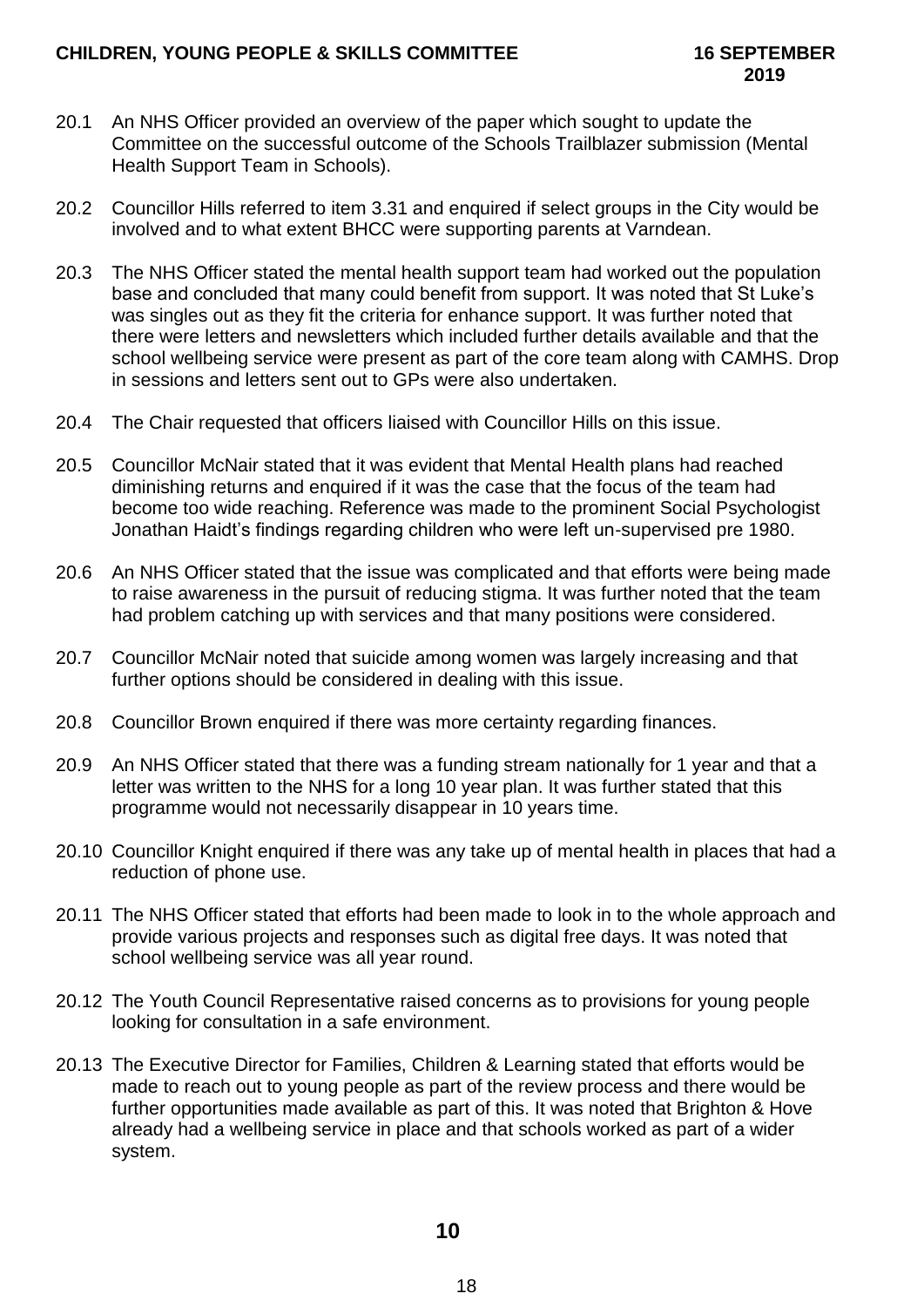- 20.14 Councillor Wilkinson referred to items 3.11 and 3.12 and enquired of the take up of schools and the monitoring process.
- 20.15 The NHS Officer stated that training was important and that a universal approach was being fitted in where schools were on inset days.
- 20.16 Amanda Mortensen referred to item 3.28 and enquired of how this would be implemented. Further enquiry was made as to the status of the Hidden Children report)
- 20.17 The NHS Officer stated that a supportive approach to school non-attendance was key and that this included how a child was welcomed in to a school.
- 20.18 The Assistant Director Education & Skills stated that they would look into the status of the Hidden Children Report.
- 20.19 Councillor Nield requested a detailed report on CAMHS.
- 20.20 The NHS Officer stated that for 2 years there was a resource running in schools for 2 days a week and this provided some level of supervision to the team. It was noted that there was a reduction in CAMHS referrals and the focus would be to tighten up the role of CAMHS in the system so that they could provide further clinical governance.
- 20.21 Councillor McNair noted that there was an amassed amount of research that indicated that high levels of religious belief and practice was indicative of better mental health and enquired if it would be considered that religious belief may have a role to play.
- 20.22 The NHS Officer agreed with this statement.

## 20.23 **RESOLVED:**

1. That the implication of the implementation of the Trailblazer (Mental Health Support Team in schools) in Brighton & Hove be noted.

## **21 EARLY HEADLINES STANDARDS AND ACHIEVEMENT IN BRIGHTON AND HOVE SCHOOLS**

- 21.1 The Head of Education Standards & Achievement provided a brief overview of the report to committee which outlined the early headlines of the results of the national tests in Summer 2019.
- 21.2 Councillor Clare stated that EBac campaign groups saw a reduction in creative subjects and enquired if this was seen locally.
- 21.3 The Head of Education Standards & Achievement stated that there was no information on individual subject yet. It was further stated that there was no further data on EBac currently other than some improvement.
- 21.4 Councillor Hills referred to the grading system and enquired if this was use across all subjects.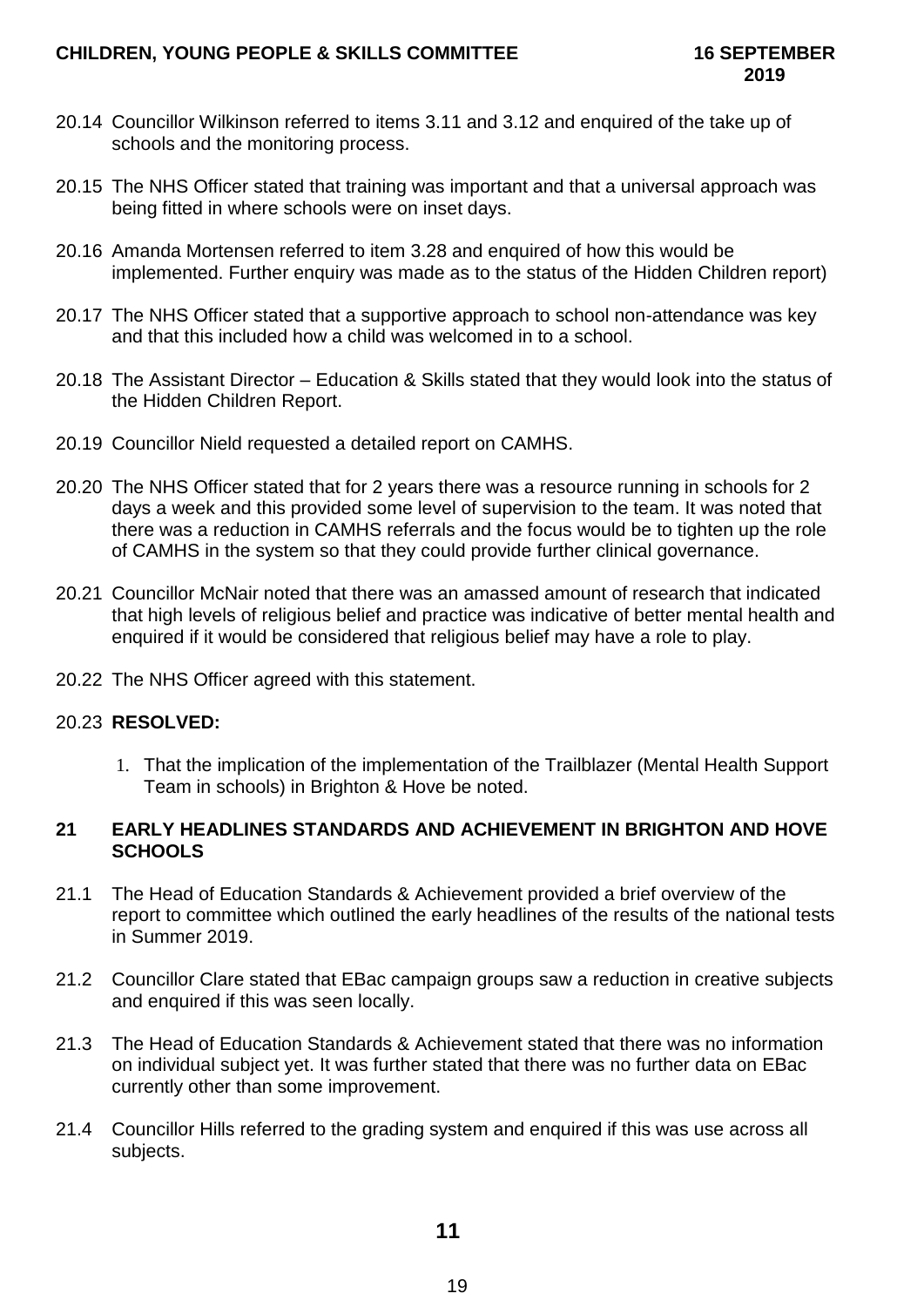- 21.5 The Head of Education Standards & Achievement confirmed that this was largely the grading system across all subjects. It was noted that preferred Mathematics would change over next year.
- 21.6 Councillor Nield stated that SATs results signified a narrow range of achievement when considering the richness of achievement in other areas and enquired if this could be considered in future reports.
- 21.7 The Assistant Director Education & Skills stated that this was often considered especially in regards to subjects such as music and arts.
- 21.8 The Head of Education Standards & Achievement stated that Ofsted was the main national system of school measurement which had changed to observe the full breadth of the curriculum. It was further stated that as a Local Authority, a broad view of the City was considered amongst a wide range of national data.
- 21.9 Councillor Brown enquired of any reasons for the reduction in areas of learning across schools.
- 21.10 The Head of Education Standards & Achievement stated that data provided comprised of a series of results added together. It was noted that there was very substantial support in place for schools with slightly lower schools.
- 21.11 Councillor Simson referred to Key Stage 1 and 2 and enquired if there would be a citywide comparison between boys and girls achievements.
- 21.12 The Head of Education Standards & Achievement clarified that there was no data on this yet.
- 21.13 Councillor Knight enquired if it would be possible to report the anecdotal evidence of the lives that some children in the city were living in regard to financial disparity.
- 21.14 The Head of Education Standards & Achievement agreed to provide this.
- 21.15 Councillor McNair referred to the HEPY report in January 2019 and noted that 1 in 4 A-Level grades were marked inaccurately.
- 21.16 Karen James noted that last year it was stated that there was going be a follow up workshop and requested an update on this.
- 21.17 The Assistant Director Education & Skills stated that members had been urged every year to attend the workshop provided.
- 21.18 The Chair congratulated students and teachers and stated the need for a large focus on the disadvantaged.

# 21.19 **RESOLVED:**

1. That the Early Headlines Standards and Achievement Report for the academic year 2018-2019 be noted.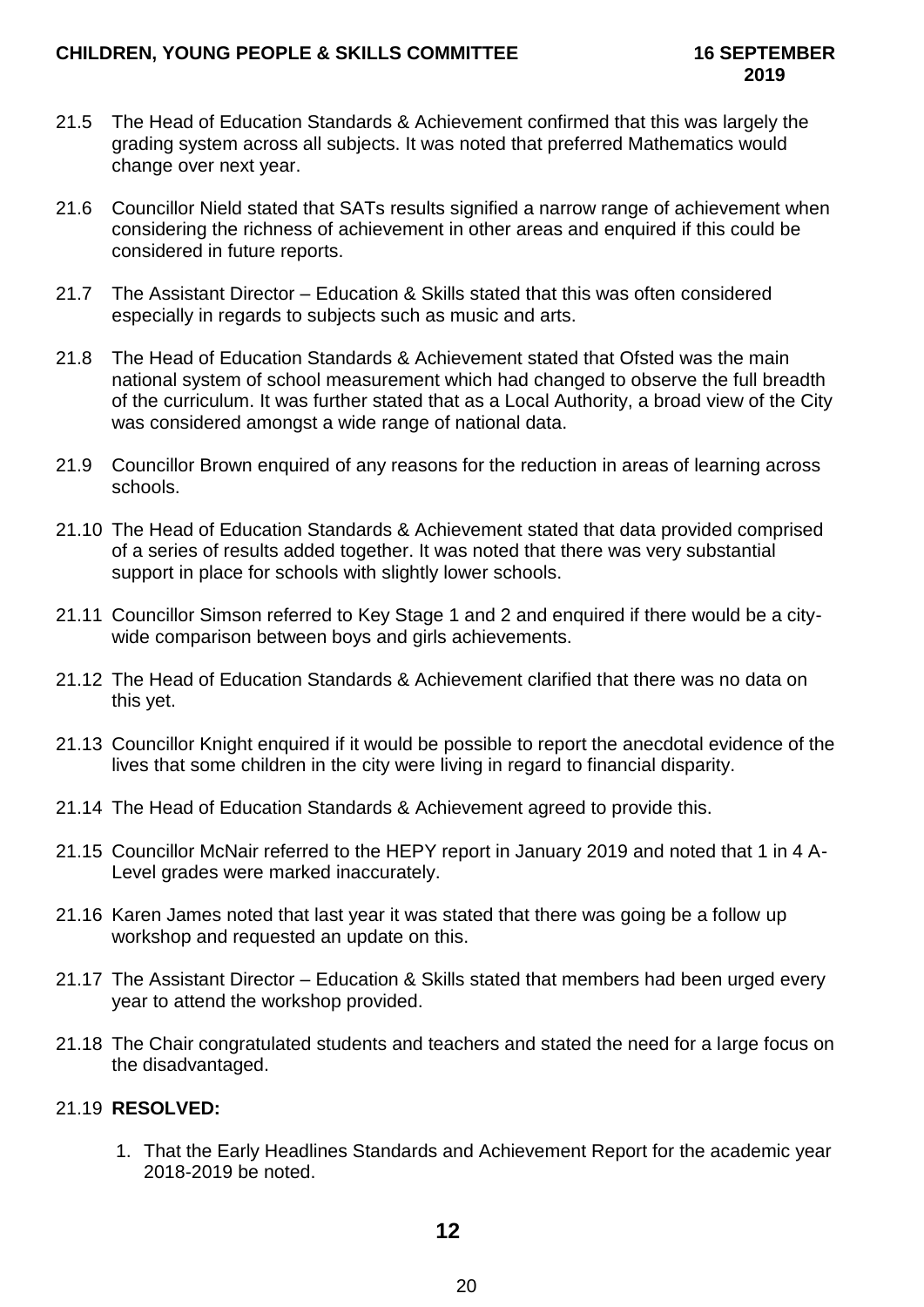### **22 TRANSITION TO NEW SAFEGUARDING CHILDREN'S PARTNERSHIP ARRANGEMENTS**

- 22.1 The LSCB/LSAB Business Manager gave a brief overview of the report which proposed changes to children's safeguarding arrangements in line with new legislation under the Children and Social Work Act 2017 and subsequent revision to Working Together to Safeguard Children 2018.
- 22.2 Councillor Clare referred to the 3 equal partners and enquired of the financial contributions from other partners.
- 22.3 The Executive Director Families, Children & Learnings stated that under the old safeguarding board 75% of the funding was provided by BHCC. It was noted that there was a significant increase in funding and that the overall budget had not been reduced.
- 22.4 Councillor Brown enquired if anyone had been appointed to the role of Independent Scrutineer.
- 22.5 The LSCB/LSAB Business Manager confirmed that Chris Robson had been appointed the role having previously chaired the LSCB.
- 22.6 Adam Muirhead stated that the Safety Net Group had struggled to attain some funding and enquired if it was possible to clarify what role they may have under the new structure.
- 22.7 The LSCB/LSAB Business Manager stated that conversations were ongoing. It was noted that LSCB funded the newsletter and although it was not yet possible to confirm anything, they would be involved going forward.

## 22.8 **RESOLVED:**

1. That the New Safeguarding Arrangements and reporting structure be noted.

## **23 UPDATE ON THE BRIGHTON & HOVE EDUCATION PARTNERSHIP**

- 23.1 The Senior Advisor Education and Partnerships gave a brief update on the structure of the Brighton & Hove Education Partnership and the progress of identified priorities and next steps.
- 23.2 Councillor Nield referred to attendance rates and enquired how BHCC dealt with people whose attendance was not their fault.
- 23.3 The Senior Advisor Education and Partnerships referred to the miss school miss out campaign and stated that children who were absent due to illness had to be kept in with the data.
- 23.4 Councillor Nield referred to the poverty proofing school day and enquired of the balance of money raised and schools pressuring parents due to school cuts.